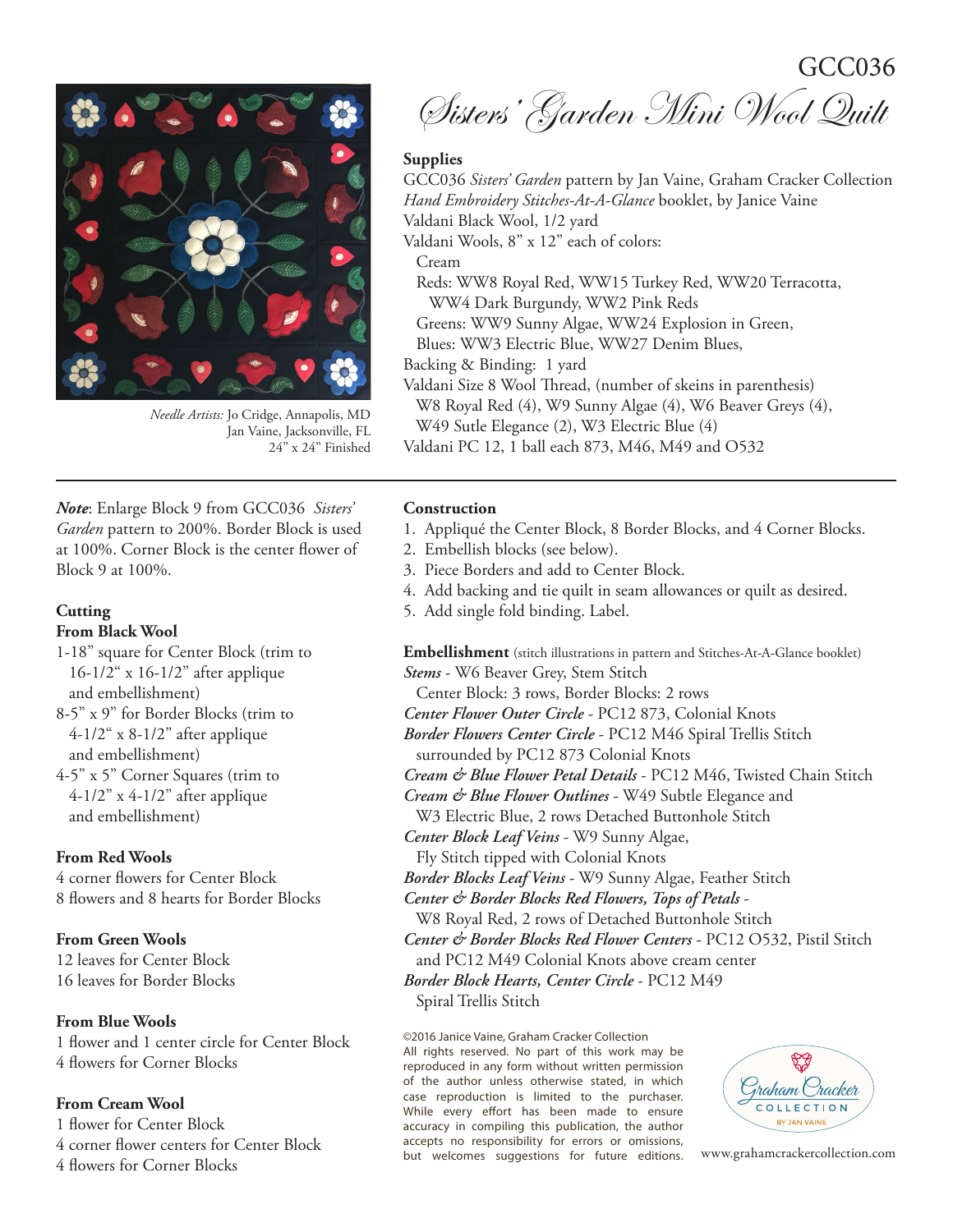

Block 9